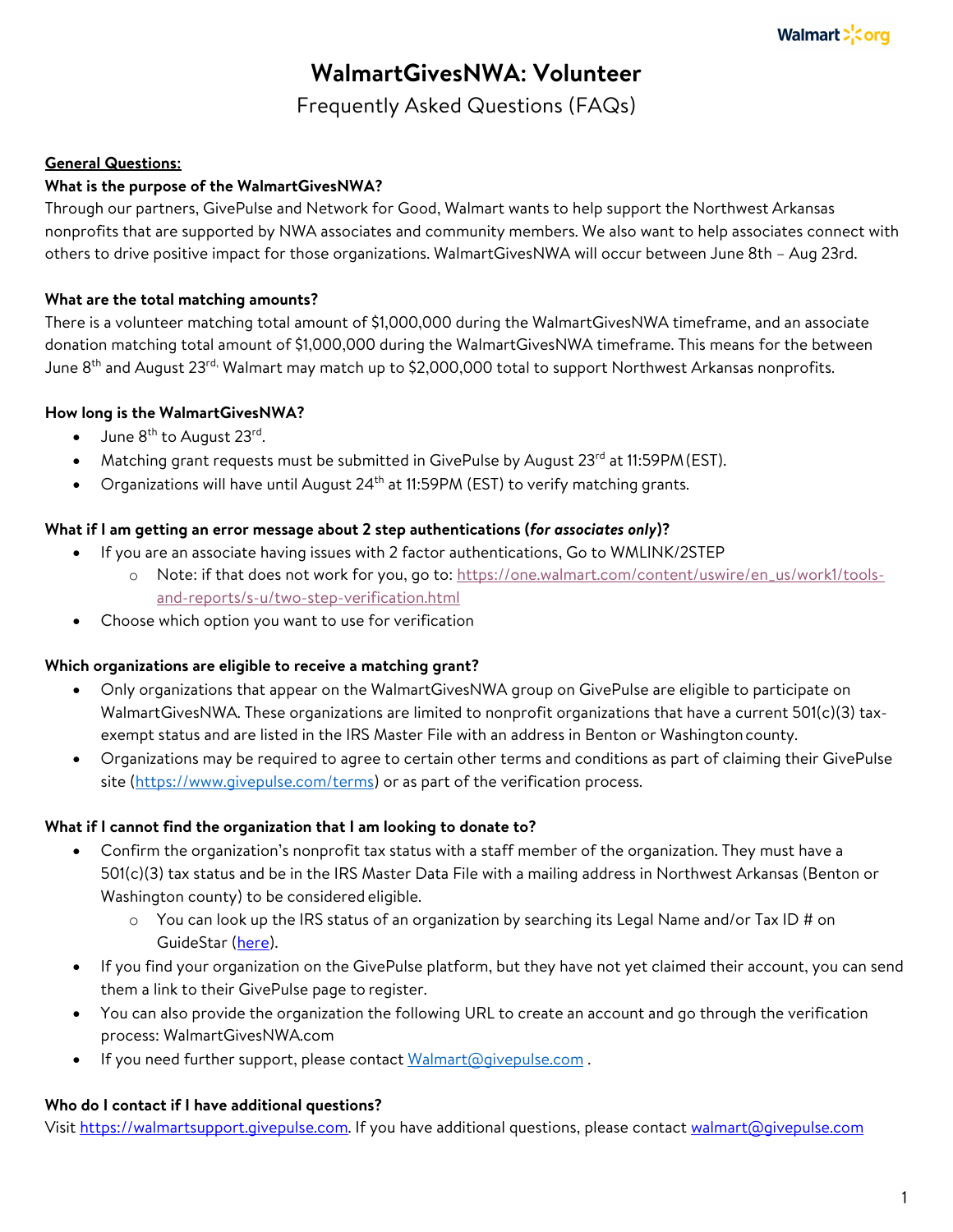## **Policies:**

*Any nonprofit found to have made false representations relating to certifying an associate donation may be blocked from using the WalmartGivesNWA platform and may be banned from all other Walmart.org giving programs going forward.*

# **How can I participate in the volunt EER FAQs:**

#### **How can I volunteer and get a match through WalmartGivesNWA?**

Community members or associates must have a GivePulse account and have recorded eligible volunteer hours through GivePulse. Volunteer hours must adhere to the WalmartGivesNWA guidelines and take place between June 8<sup>th</sup> and August 23<sup>rd</sup>, 2019. To trigger a matching grant, the nonprofit will be required to confirm the hours volunteered and certify that the volunteer time met the WalmartGivesNWA guidelines. Please review the guidelines for details on organizations and activities that qualify and the process for submitting hours. If the \$1,000,000 total volunteer matching grant maximum is reached before August 23<sup>rd</sup>, no additional volunteer matching grants will be made.

## **What is different about WalmartGivesNWA from Walmart's current Volunteerism Always Pays (VAP) and Event VAP programs?**

- Walmart's VAP and EVAP programs are only available for associates. A matching grant for eligible volunteered time on WalmartGivesNWA is open to all community members.
- Walmart will make a grant through GivePulse in honor of eligible volunteer hours completed by community members and/or associates between June 8<sup>th</sup> and August 23<sup>rd</sup>, up to a maximum total volunteer matching grant amount of \$1,000,000.
- Walmart's VAP and EVAP programs require a minimum of 25 hours of eligible volunteered time to generate a Walmart grant. On WalmartGivesNWA, an individual only has to volunteer a minimum of 1 hour with an eligible nonprofit in order to request a volunteer matching grant.
- Between June  $8^{th}$  August 23<sup>rd</sup>, associates who live and work in NWA will be automatically redirected from their VAP or EVAP site to WalmartGivesNWA.com. The VAP and EVAP site will open again on August 24<sup>th</sup>.

## **How will I know if the maximum volunteer match grant amount has been reached?**

• If the maximum volunteer matching grant amount is reached, a message will be posted on the WalmartGivesNWA page on GivePulse and will be on the support portal under announcements. All volunteer match requests submitted after the volunteer matching maximum is reached will be rejected.

## **Is there a difference between group and individual volunteer events on WalmartGivesNWA?**

No, individuals or groups can volunteer, but each individual will need to log their own hours in the system and request a match. Each eligible volunteer hour at an eligible Northwest Arkansas nonprofit may receive a match at a rate of \$10/hour. The volunteer hours must be verified by the nonprofit in order to receive the matching grant.

## **Do all volunteer hours need to occur at the same time and place to qualify for a volunteer match?**

No. A volunteer can contribute less than one hour (e.g. 30 minutes), but they will need to volunteer for a total of at least one hour for the same organization to request a matchinggrant.